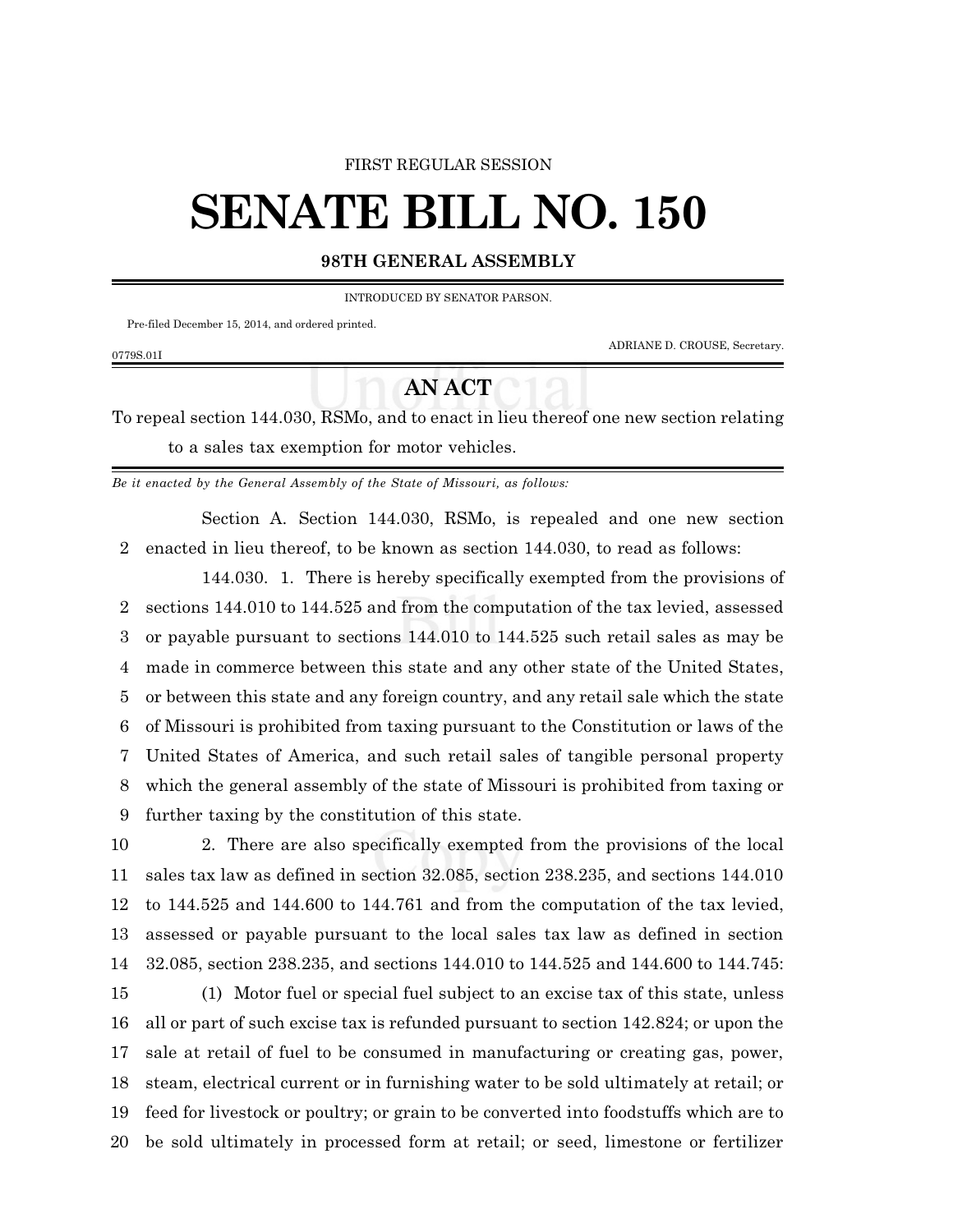which is to be used for seeding, liming or fertilizing crops which when harvested will be sold at retail or will be fed to livestock or poultry to be sold ultimately in processed form at retail; economic poisons registered pursuant to the provisions of the Missouri pesticide registration law (sections 281.220 to 281.310) which are to be used in connection with the growth or production of crops, fruit trees or orchards applied before, during, or after planting, the crop of which when harvested will be sold at retail or will be converted into foodstuffs which are to be sold ultimately in processed form at retail;

 (2) Materials, manufactured goods, machinery and parts which when used in manufacturing, processing, compounding, mining, producing or fabricating become a component part or ingredient of the new personal property resulting from such manufacturing, processing, compounding, mining, producing or fabricating and which new personal property is intended to be sold ultimately for final use or consumption; and materials, including without limitation, gases and manufactured goods, including without limitation slagging materials and firebrick, which are ultimately consumed in the manufacturing process by blending, reacting or interacting with or by becoming, in whole or in part, component parts or ingredients of steel products intended to be sold ultimately for final use or consumption;

 (3) Materials, replacement parts and equipment purchased for use directly upon, and for the repair and maintenance or manufacture of, motor vehicles, watercraft, railroad rolling stock or aircraft engaged as common carriers of persons or property;

 (4) Motor vehicles registered in excess of fifty-four thousand pounds, and the trailers pulled by such motor vehicles, that are actually used in the normal course of business to haul property on the public highways of the state, and that are capable of hauling loads commensurate with the motor vehicle's registered weight; and the materials, replacement parts, and equipment purchased for use directly upon, and for the repair and maintenance or manufacture of such vehicles. For purposes of this subdivision, "motor vehicle" and "public highway" shall have the meaning as ascribed in section 390.020;

 (5) Replacement machinery, equipment, and parts and the materials and supplies solely required for the installation or construction of such replacement machinery, equipment, and parts, used directly in manufacturing, mining, fabricating or producing a product which is intended to be sold ultimately for final use or consumption; and machinery and equipment, and the materials and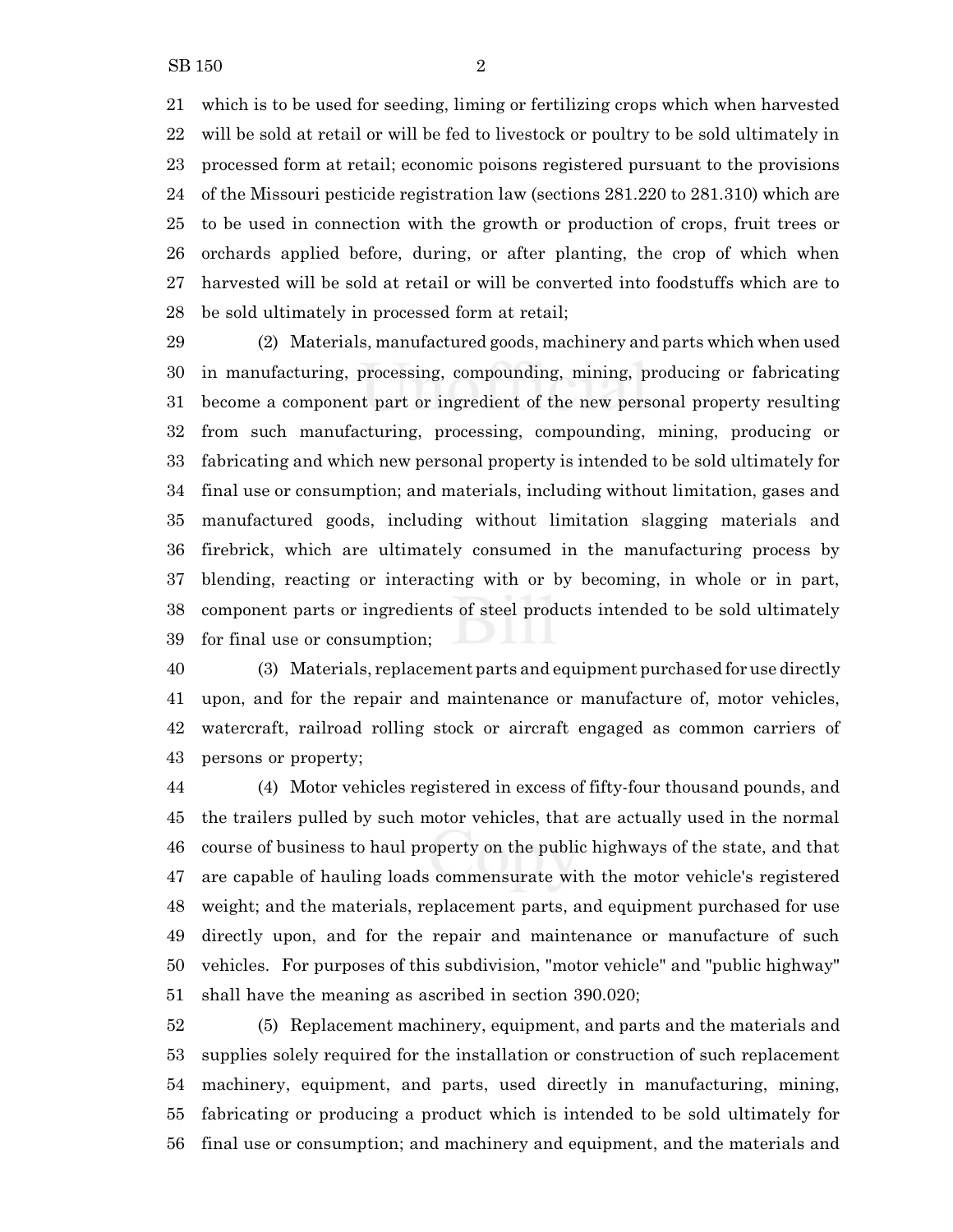supplies required solely for the operation, installation or construction of such machinery and equipment, purchased and used to establish new, or to replace or expand existing, material recovery processing plants in this state. For the purposes of this subdivision, a "material recovery processing plant" means a facility that has as its primary purpose the recovery of materials into a usable product or a different form which is used in producing a new product and shall include a facility or equipment which are used exclusively for the collection of recovered materials for delivery to a material recovery processing plant but shall not include motor vehicles used on highways. For purposes of this section, the terms motor vehicle and highway shall have the same meaning pursuant to section 301.010. Material recovery is not the reuse of materials within a manufacturing process or the use of a product previously recovered. The material recovery processing plant shall qualify under the provisions of this section regardless of ownership of the material being recovered;

 (6) Machinery and equipment, and parts and the materials and supplies solely required for the installation or construction of such machinery and equipment, purchased and used to establish new or to expand existing manufacturing, mining or fabricating plants in the state if such machinery and equipment is used directly in manufacturing, mining or fabricating a product which is intended to be sold ultimately for final use or consumption;

 (7) Tangible personal property which is used exclusively in the manufacturing, processing, modification or assembling of products sold to the United States government or to any agency of the United States government;

 (8) Animals or poultry used for breeding or feeding purposes, or captive wildlife;

 (9) Newsprint, ink, computers, photosensitive paper and film, toner, printing plates and other machinery, equipment, replacement parts and supplies used in producing newspapers published for dissemination of news to the general public;

 (10) The rentals of films, records or any type of sound or picture transcriptions for public commercial display;

 (11) Pumping machinery and equipment used to propel products delivered by pipelines engaged as common carriers;

 (12) Railroad rolling stock for use in transporting persons or property in interstate commerce and motor vehicles licensed for a gross weight of twenty-four thousand pounds or more or trailers used by common carriers, as defined in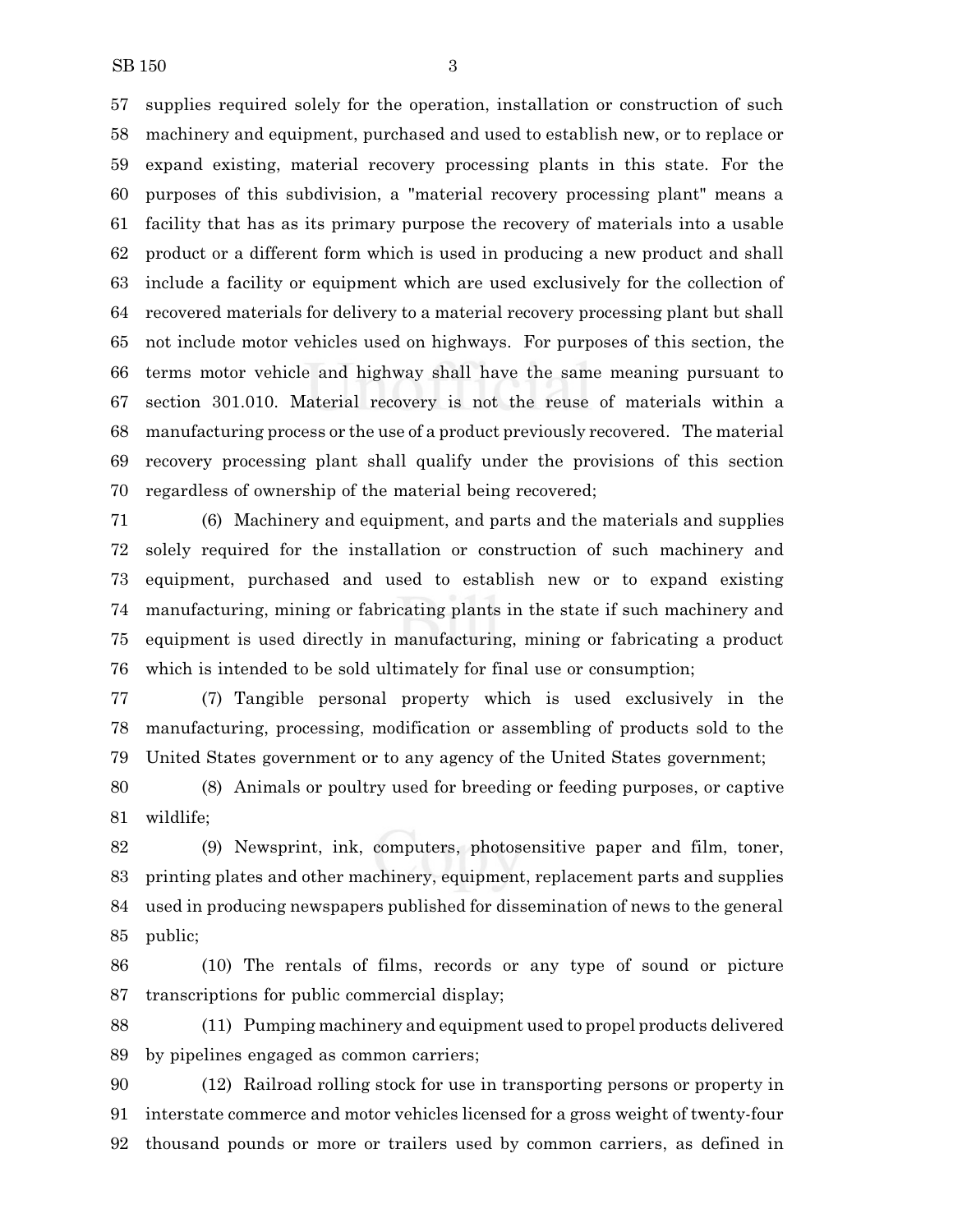section 390.020, in the transportation of persons or property;

 (13) Electrical energy used in the actual primary manufacture, processing, compounding, mining or producing of a product, or electrical energy used in the actual secondary processing or fabricating of the product, or a material recovery processing plant as defined in subdivision (5) of this subsection, in facilities owned or leased by the taxpayer, if the total cost of electrical energy so used exceeds ten percent of the total cost of production, either primary or secondary, exclusive of the cost of electrical energy so used or if the raw materials used in such processing contain at least twenty-five percent recovered materials as defined in section 260.200. There shall be a rebuttable presumption that the raw materials used in the primary manufacture of automobiles contain at least twenty-five percent recovered materials. For purposes of this subdivision, "processing" means any mode of treatment, act or series of acts performed upon materials to transform and reduce them to a different state or thing, including treatment necessary to maintain or preserve such processing by the producer at the production facility;

 (14) Anodes which are used or consumed in manufacturing, processing, compounding, mining, producing or fabricating and which have a useful life of less than one year;

 (15) Machinery, equipment, appliances and devices purchased or leased and used solely for the purpose of preventing, abating or monitoring air pollution, and materials and supplies solely required for the installation, construction or reconstruction of such machinery, equipment, appliances and devices;

 (16) Machinery, equipment, appliances and devices purchased or leased and used solely for the purpose of preventing, abating or monitoring water pollution, and materials and supplies solely required for the installation, construction or reconstruction of such machinery, equipment, appliances and devices;

(17) Tangible personal property purchased by a rural water district;

 (18) All amounts paid or charged for admission or participation or other fees paid by or other charges to individuals in or for any place of amusement, entertainment or recreation, games or athletic events, including museums, fairs, zoos and planetariums, owned or operated by a municipality or other political subdivision where all the proceeds derived therefrom benefit the municipality or other political subdivision and do not inure to any private person, firm, or corporation, provided, however, that a municipality or other political subdivision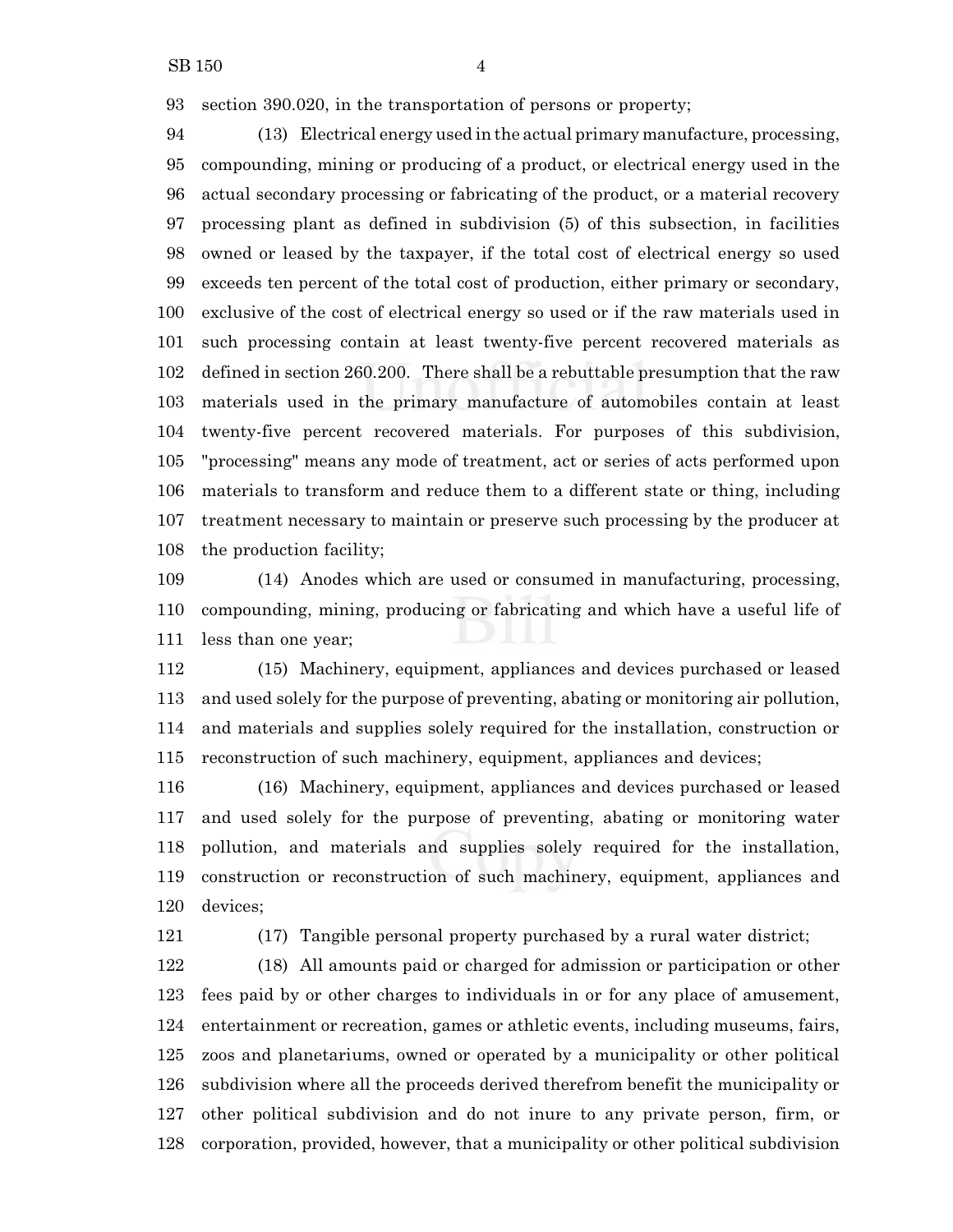may enter into revenue-sharing agreements with private persons, firms, or corporations providing goods or services, including management services, in or for the place of amusement, entertainment or recreation, games or athletic events, and provided further that nothing in this subdivision shall exempt from tax any amounts retained by any private person, firm, or corporation under such revenue-sharing agreement;

 (19) All sales of insulin and prosthetic or orthopedic devices as defined on January 1, 1980, by the federal Medicare program pursuant to Title XVIII of the Social Security Act of 1965, including the items specified in Section 1862(a)(12) of that act, and also specifically including hearing aids and hearing aid supplies and all sales of drugs which may be legally dispensed by a licensed pharmacist only upon a lawful prescription of a practitioner licensed to administer those items, including samples and materials used to manufacture samples which may be dispensed by a practitioner authorized to dispense such samples and all sales or rental of medical oxygen, home respiratory equipment and accessories, hospital beds and accessories and ambulatory aids, all sales or rental of manual and powered wheelchairs, stairway lifts, Braille writers, electronic Braille equipment and, if purchased or rented by or on behalf of a person with one or more physical or mental disabilities to enable them to function more independently, all sales or rental of scooters, reading machines, electronic print enlargers and magnifiers, electronic alternative and augmentative communication devices, and items used solely to modify motor vehicles to permit the use of such motor vehicles by individuals with disabilities or sales of over-the-counter or nonprescription drugs to individuals with disabilities, and drugs required by the Food and Drug Administration to meet the over-the-counter drug product labeling requirements in 21 CFR 201.66, or its successor, as prescribed by a health care practitioner licensed to prescribe;

 (20) All sales made by or to religious and charitable organizations and institutions in their religious, charitable or educational functions and activities and all sales made by or to all elementary and secondary schools operated at public expense in their educational functions and activities;

 (21) All sales of aircraft to common carriers for storage or for use in interstate commerce and all sales made by or to not-for-profit civic, social, service or fraternal organizations, including fraternal organizations which have been declared tax-exempt organizations pursuant to Section 501(c)(8) or (10) of the 1986 Internal Revenue Code, as amended, in their civic or charitable functions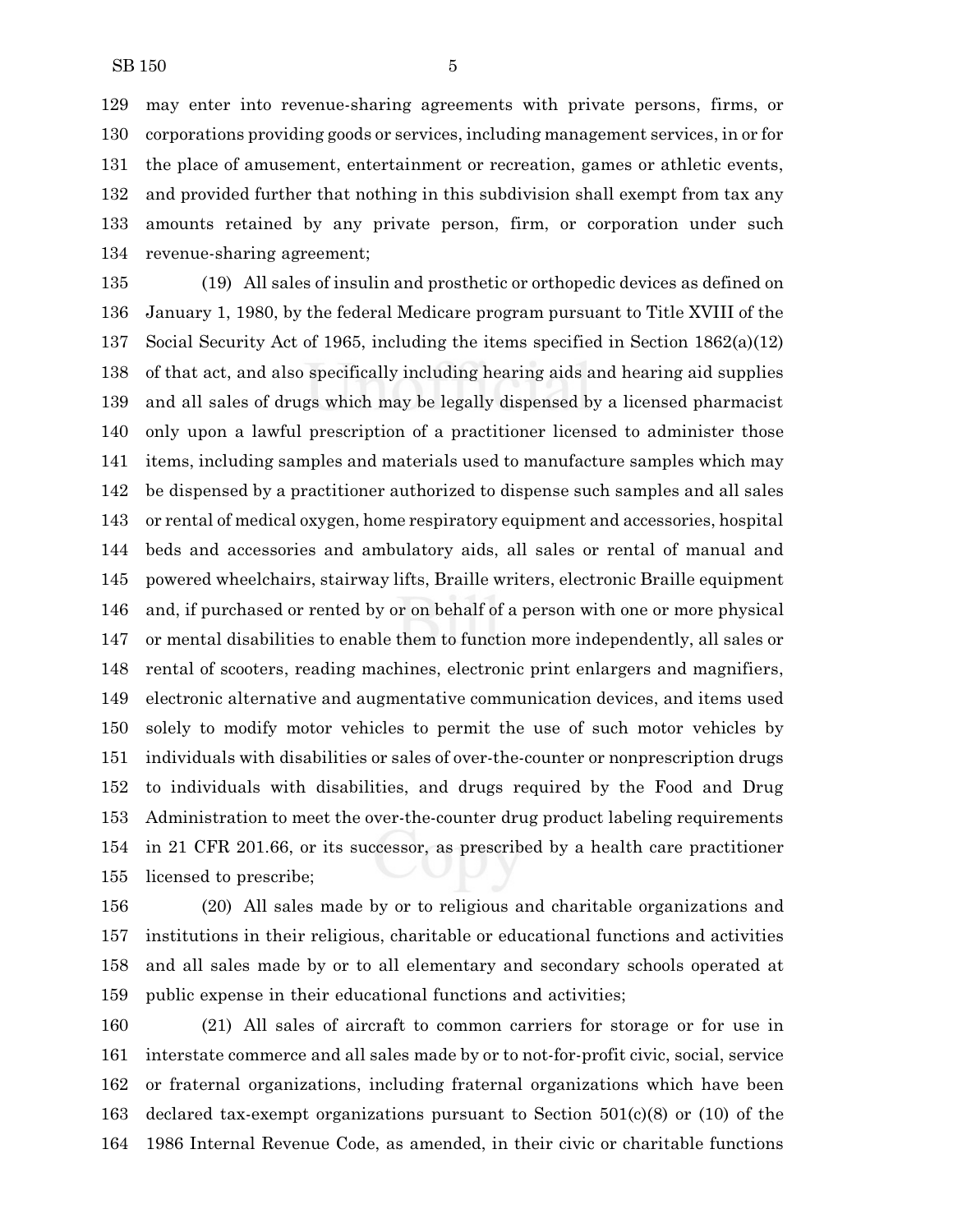and activities and all sales made to eleemosynary and penal institutions and industries of the state, and all sales made to any private not-for-profit institution of higher education not otherwise excluded pursuant to subdivision (20) of this subsection or any institution of higher education supported by public funds, and all sales made to a state relief agency in the exercise of relief functions and activities;

 (22) All ticket sales made by benevolent, scientific and educational associations which are formed to foster, encourage, and promote progress and improvement in the science of agriculture and in the raising and breeding of animals, and by nonprofit summer theater organizations if such organizations are exempt from federal tax pursuant to the provisions of the Internal Revenue Code and all admission charges and entry fees to the Missouri state fair or any fair conducted by a county agricultural and mechanical society organized and operated pursuant to sections 262.290 to 262.530;

 (23) All sales made to any private not-for-profit elementary or secondary school, all sales of feed additives, medications or vaccines administered to livestock or poultry in the production of food or fiber, all sales of pesticides used in the production of crops, livestock or poultry for food or fiber, all sales of bedding used in the production of livestock or poultry for food or fiber, all sales of propane or natural gas, electricity or diesel fuel used exclusively for drying agricultural crops, natural gas used in the primary manufacture or processing of fuel ethanol as defined in section 142.028, natural gas, propane, and electricity used by an eligible new generation cooperative or an eligible new generation processing entity as defined in section 348.432, and all sales of farm machinery and equipment, other than airplanes, motor vehicles and trailers, and any freight charges on any exempt item. As used in this subdivision, the term "feed additives" means tangible personal property which, when mixed with feed for livestock or poultry, is to be used in the feeding of livestock or poultry. As used in this subdivision, the term "pesticides" includes adjuvants such as crop oils, surfactants, wetting agents and other assorted pesticide carriers used to improve or enhance the effect of a pesticide and the foam used to mark the application of pesticides and herbicides for the production of crops, livestock or poultry. As used in this subdivision, the term "farm machinery and equipment" means new or used farm tractors and such other new or used farm machinery and equipment and repair or replacement parts thereon and any accessories for and upgrades to such farm machinery and equipment, rotary mowers used exclusively for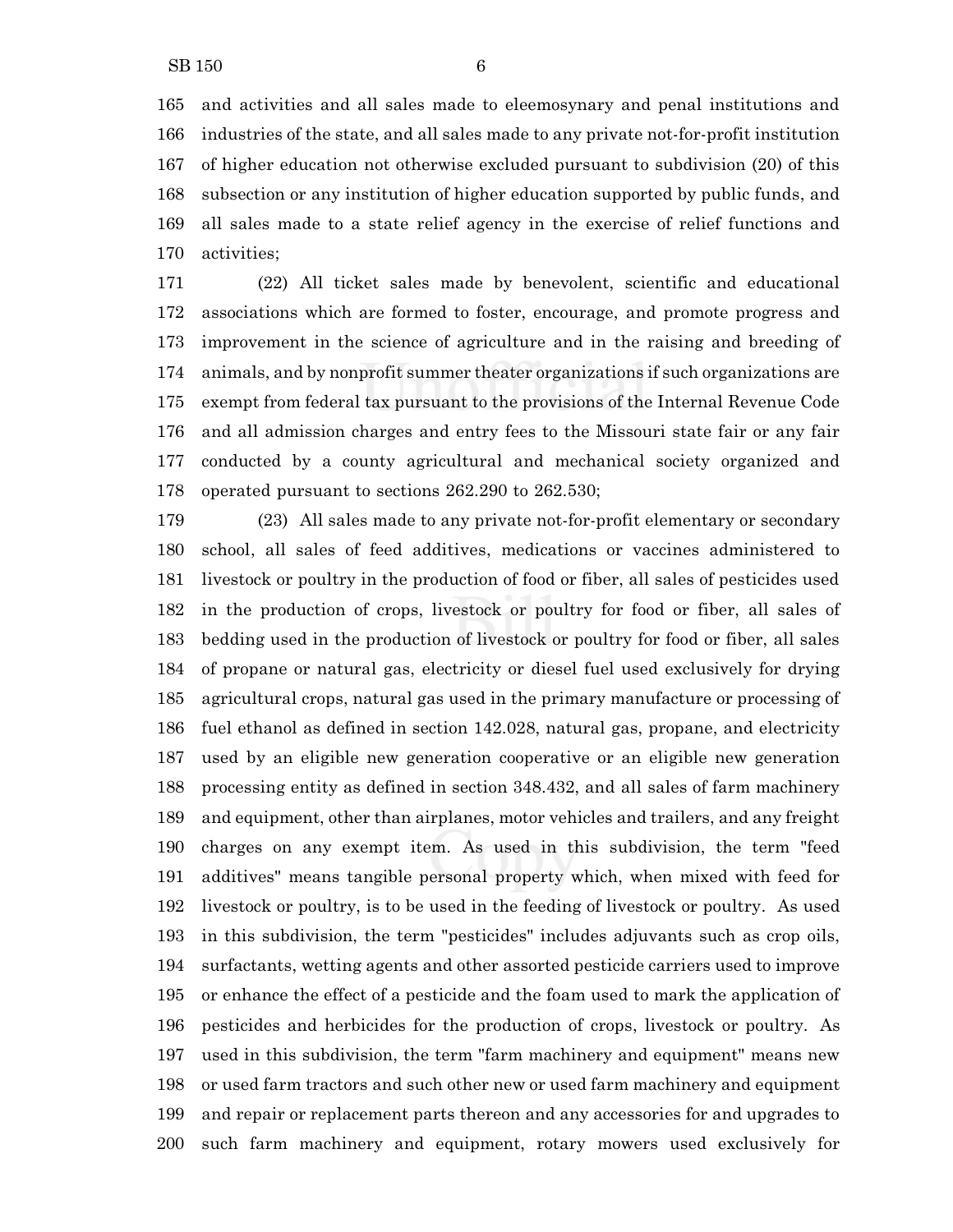agricultural purposes, and supplies and lubricants used exclusively, solely, and directly for producing crops, raising and feeding livestock, fish, poultry, pheasants, chukar, quail, or for producing milk for ultimate sale at retail, including field drain tile, and one-half of each purchaser's purchase of diesel fuel therefor which is:

(a) Used exclusively for agricultural purposes;

 (b) Used on land owned or leased for the purpose of producing farm products; and

 (c) Used directly in producing farm products to be sold ultimately in processed form or otherwise at retail or in producing farm products to be fed to livestock or poultry to be sold ultimately in processed form at retail;

 (24) Except as otherwise provided in section 144.032, all sales of metered water service, electricity, electrical current, natural, artificial or propane gas, wood, coal or home heating oil for domestic use and in any city not within a county, all sales of metered or unmetered water service for domestic use:

 (a) "Domestic use" means that portion of metered water service, electricity, electrical current, natural, artificial or propane gas, wood, coal or home heating oil, and in any city not within a county, metered or unmetered water service, which an individual occupant of a residential premises uses for nonbusiness, noncommercial or nonindustrial purposes. Utility service through a single or master meter for residential apartments or condominiums, including service for common areas and facilities and vacant units, shall be deemed to be for domestic use. Each seller shall establish and maintain a system whereby individual purchases are determined as exempt or nonexempt;

 (b) Regulated utility sellers shall determine whether individual purchases are exempt or nonexempt based upon the seller's utility service rate classifications as contained in tariffs on file with and approved by the Missouri public service commission. Sales and purchases made pursuant to the rate classification "residential" and sales to and purchases made by or on behalf of the occupants of residential apartments or condominiums through a single or master meter, including service for common areas and facilities and vacant units, shall be considered as sales made for domestic use and such sales shall be exempt from sales tax. Sellers shall charge sales tax upon the entire amount of purchases classified as nondomestic use. The seller's utility service rate classification and the provision of service thereunder shall be conclusive as to whether or not the utility must charge sales tax;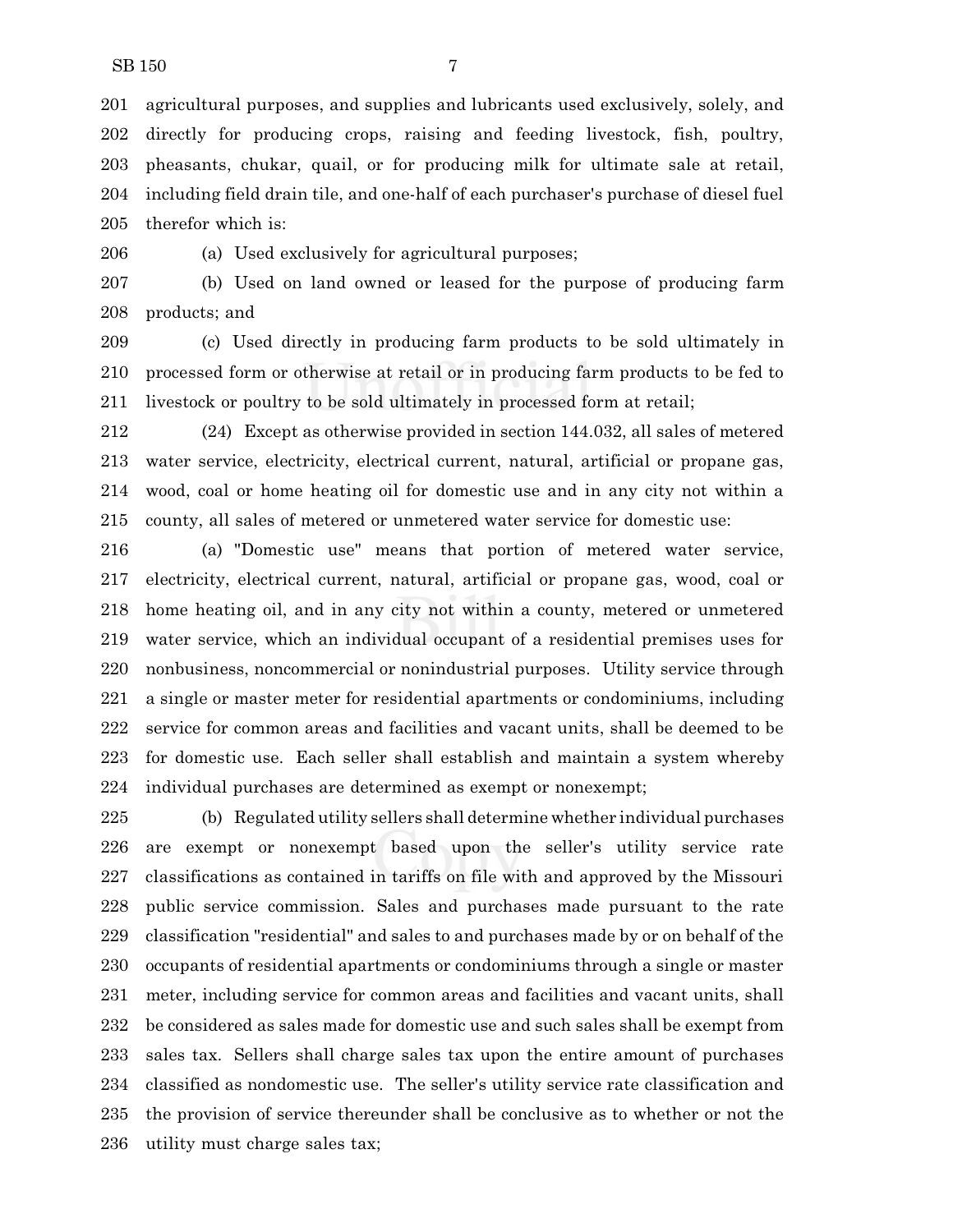(c) Each person making domestic use purchases of services or property and who uses any portion of the services or property so purchased for a nondomestic use shall, by the fifteenth day of the fourth month following the year of purchase, and without assessment, notice or demand, file a return and pay sales tax on that portion of nondomestic purchases. Each person making nondomestic purchases of services or property and who uses any portion of the services or property so purchased for domestic use, and each person making domestic purchases on behalf of occupants of residential apartments or condominiums through a single or master meter, including service for common areas and facilities and vacant units, under a nonresidential utility service rate classification may, between the first day of the first month and the fifteenth day of the fourth month following the year of purchase, apply for credit or refund to the director of revenue and the director shall give credit or make refund for taxes paid on the domestic use portion of the purchase. The person making such purchases on behalf of occupants of residential apartments or condominiums shall have standing to apply to the director of revenue for such credit or refund;

 (25) All sales of handicraft items made by the seller or the seller's spouse if the seller or the seller's spouse is at least sixty-five years of age, and if the total gross proceeds from such sales do not constitute a majority of the annual gross income of the seller;

 (26) Excise taxes, collected on sales at retail, imposed by Sections 4041, 4061, 4071, 4081, 4091, 4161, 4181, 4251, 4261 and 4271 of Title 26, United States Code. The director of revenue shall promulgate rules pursuant to chapter 536 to eliminate all state and local sales taxes on such excise taxes;

 (27) Sales of fuel consumed or used in the operation of ships, barges, or waterborne vessels which are used primarily in or for the transportation of property or cargo, or the conveyance of persons for hire, on navigable rivers bordering on or located in part in this state, if such fuel is delivered by the seller to the purchaser's barge, ship, or waterborne vessel while it is afloat upon such river;

 (28) All sales made to an interstate compact agency created pursuant to sections 70.370 to 70.441 or sections 238.010 to 238.100 in the exercise of the functions and activities of such agency as provided pursuant to the compact;

 (29) Computers, computer software and computer security systems purchased for use by architectural or engineering firms headquartered in this state. For the purposes of this subdivision, "headquartered in this state" means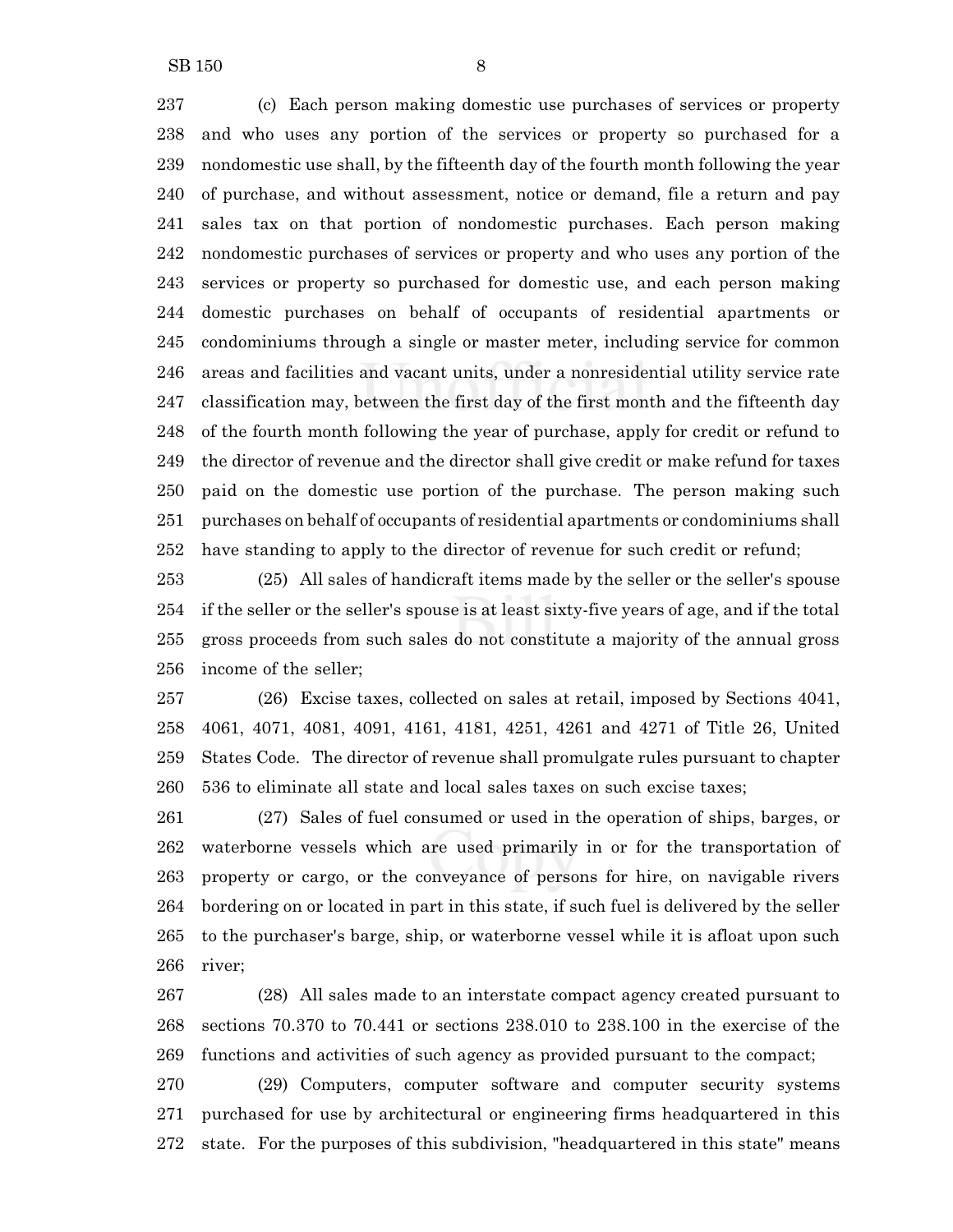the office for the administrative management of at least four integrated facilities operated by the taxpayer is located in the state of Missouri;

 (30) All livestock sales when either the seller is engaged in the growing, producing or feeding of such livestock, or the seller is engaged in the business of buying and selling, bartering or leasing of such livestock;

 (31) All sales of barges which are to be used primarily in the transportation of property or cargo on interstate waterways;

 (32) Electrical energy or gas, whether natural, artificial or propane, water, or other utilities which are ultimately consumed in connection with the manufacturing of cellular glass products or in any material recovery processing plant as defined in subdivision (5) of this subsection;

 (33) Notwithstanding other provisions of law to the contrary, all sales of pesticides or herbicides used in the production of crops, aquaculture, livestock or poultry;

 (34) Tangible personal property and utilities purchased for use or consumption directly or exclusively in the research and development of agricultural/biotechnology and plant genomics products and prescription pharmaceuticals consumed by humans or animals;

(35) All sales of grain bins for storage of grain for resale;

 (36) All sales of feed which are developed for and used in the feeding of pets owned by a commercial breeder when such sales are made to a commercial breeder, as defined in section 273.325, and licensed pursuant to sections 273.325 to 273.357;

 (37) All purchases by a contractor on behalf of an entity located in another state, provided that the entity is authorized to issue a certificate of exemption for purchases to a contractor under the provisions of that state's laws. For purposes of this subdivision, the term "certificate of exemption" shall mean any document evidencing that the entity is exempt from sales and use taxes on purchases pursuant to the laws of the state in which the entity is located. Any contractor making purchases on behalf of such entity shall maintain a copy of the entity's exemption certificate as evidence of the exemption. If the exemption certificate issued by the exempt entity to the contractor is later determined by the director of revenue to be invalid for any reason and the contractor has accepted the certificate in good faith, neither the contractor or the exempt entity shall be liable for the payment of any taxes, interest and penalty due as the result of use of the invalid exemption certificate. Materials shall be exempt from all state and local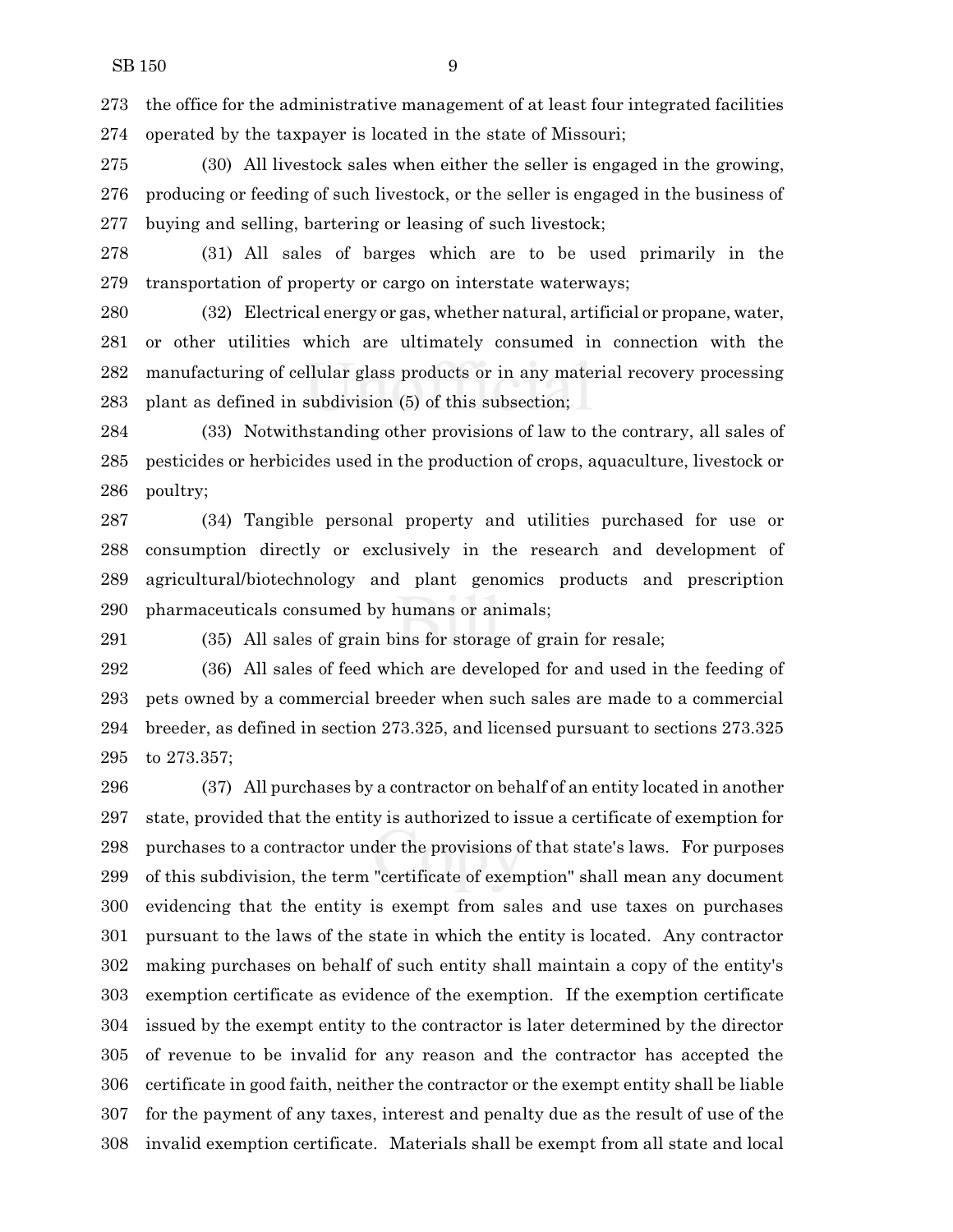sales and use taxes when purchased by a contractor for the purpose of fabricating tangible personal property which is used in fulfilling a contract for the purpose of constructing, repairing or remodeling facilities for the following:

 (a) An exempt entity located in this state, if the entity is one of those entities able to issue project exemption certificates in accordance with the provisions of section 144.062; or

 (b) An exempt entity located outside the state if the exempt entity is authorized to issue an exemption certificate to contractors in accordance with the provisions of that state's law and the applicable provisions of this section;

 (38) All sales or other transfers of tangible personal property to a lessor who leases the property under a lease of one year or longer executed or in effect at the time of the sale or other transfer to an interstate compact agency created pursuant to sections 70.370 to 70.441 or sections 238.010 to 238.100;

 (39) Sales of tickets to any collegiate athletic championship event that is held in a facility owned or operated by a governmental authority or commission, a quasi-governmental agency, a state university or college or by the state or any political subdivision thereof, including a municipality, and that is played on a neutral site and may reasonably be played at a site located outside the state of Missouri. For purposes of this subdivision, "neutral site" means any site that is not located on the campus of a conference member institution participating in the event;

 (40) All purchases by a sports complex authority created under section 64.920, and all sales of utilities by such authority at the authority's cost that are consumed in connection with the operation of a sports complex leased to a professional sports team;

 (41) All materials, replacement parts, and equipment purchased for use directly upon, and for the modification, replacement, repair, and maintenance of aircraft, aircraft power plants, and aircraft accessories;

 (42) Sales of sporting clays, wobble, skeet, and trap targets to any shooting range or similar places of business for use in the normal course of business and money received by a shooting range or similar places of business from patrons and held by a shooting range or similar place of business for redistribution to patrons at the conclusion of a shooting event**;**

 **(43) The titling of motor vehicles with a model year of at least ten years prior to the year in which the motor vehicle is being titled. The exemption authorized under this subdivision shall not apply**